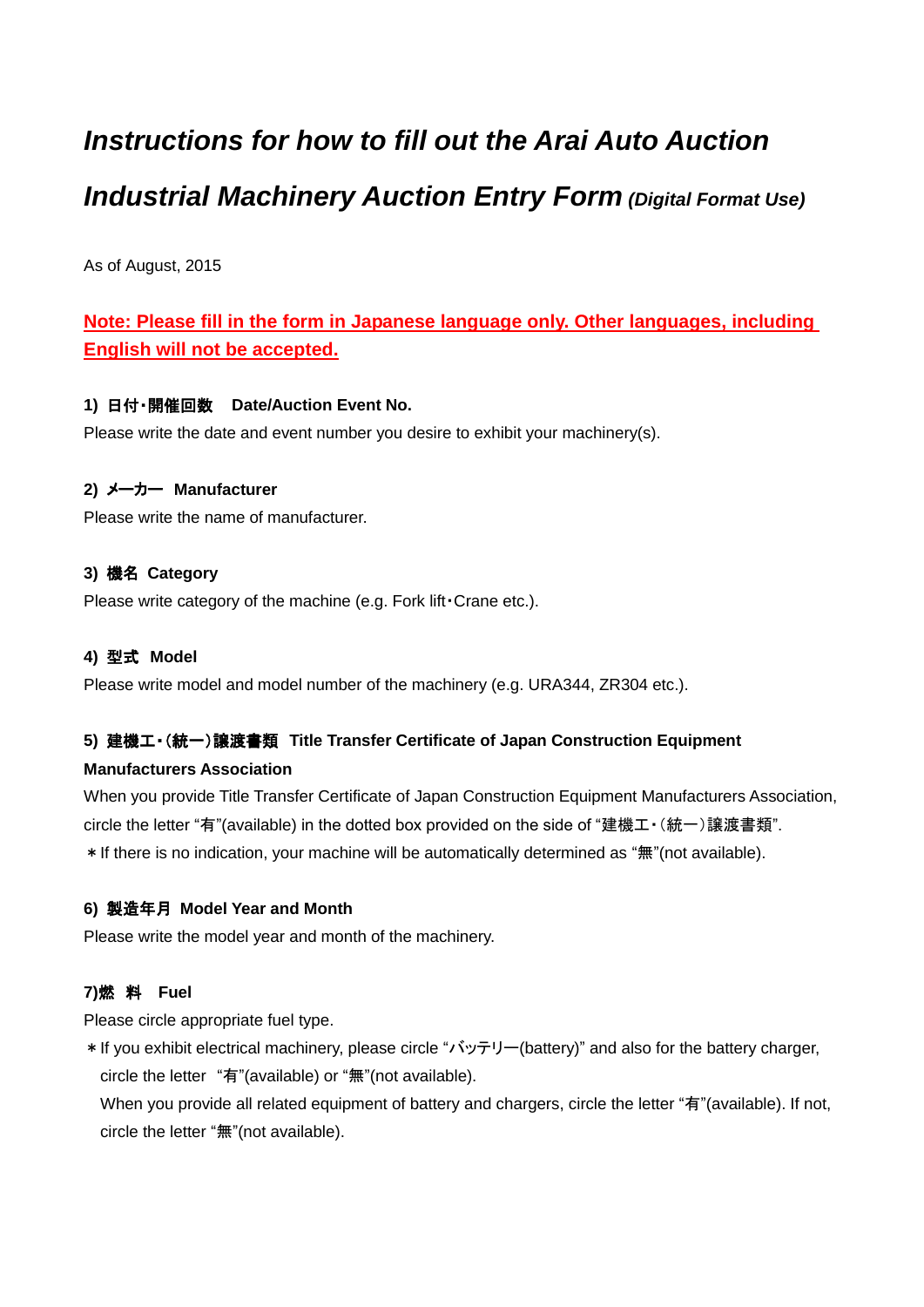#### **8)**稼働時間 **Operating Hours**

Please write actual operating hours that is currently indicated on the machine hour meter. \*Please make sure hour meter is working appropriately.

#### **9)** 排気量 **Engine Displacement Volume**

Please write engine displacement volume in CC (cubic centimeter), if there is an engine.

#### **10)** 重量 **Gross Weight**

Please write Gross weight in Kilograms (kg).

#### **11)** 寸法 **Size**

Please write the length, width and height of the machinery.

#### **12)** シフト **Transmission**

Please write location and number of gears, if there is transmission. (e.g. MT・F5・FAT・CAT・DAT etc.)

#### **13) PS**(パワステ) **Power Steering**

Please circle either "有"(available) or "無"(not available).

#### **14)** 冷 房 **Air Conditioner**

Please circle either "有"(available) or "無"(not available).

#### **15)**登録番号 **Registration Number**

Please write the registration number as recorded on the Automobile Inspection Certificate and on the actual vehicle.

\*The machines or equipments with registration number that was issued by public office cannot trade at Arai Auction. You must deregister and return the number plate to official agency prior to make entry at our auction.

#### **16)** 製造番号・車体番号 **Serial Number**・**Machine Identification Number**

Please indicate the serial number and machine identification number accurately as displayed on either the VIN plate of the actual machine or manufacturer Identification plate.

Please write the authority's stamped ID number on the machines, if there is no VIN plate on the actual machines. Warning; if there is any sign of modification on the VIN plate and/or stamped ID, Arai Auction will not accept entry to our auction.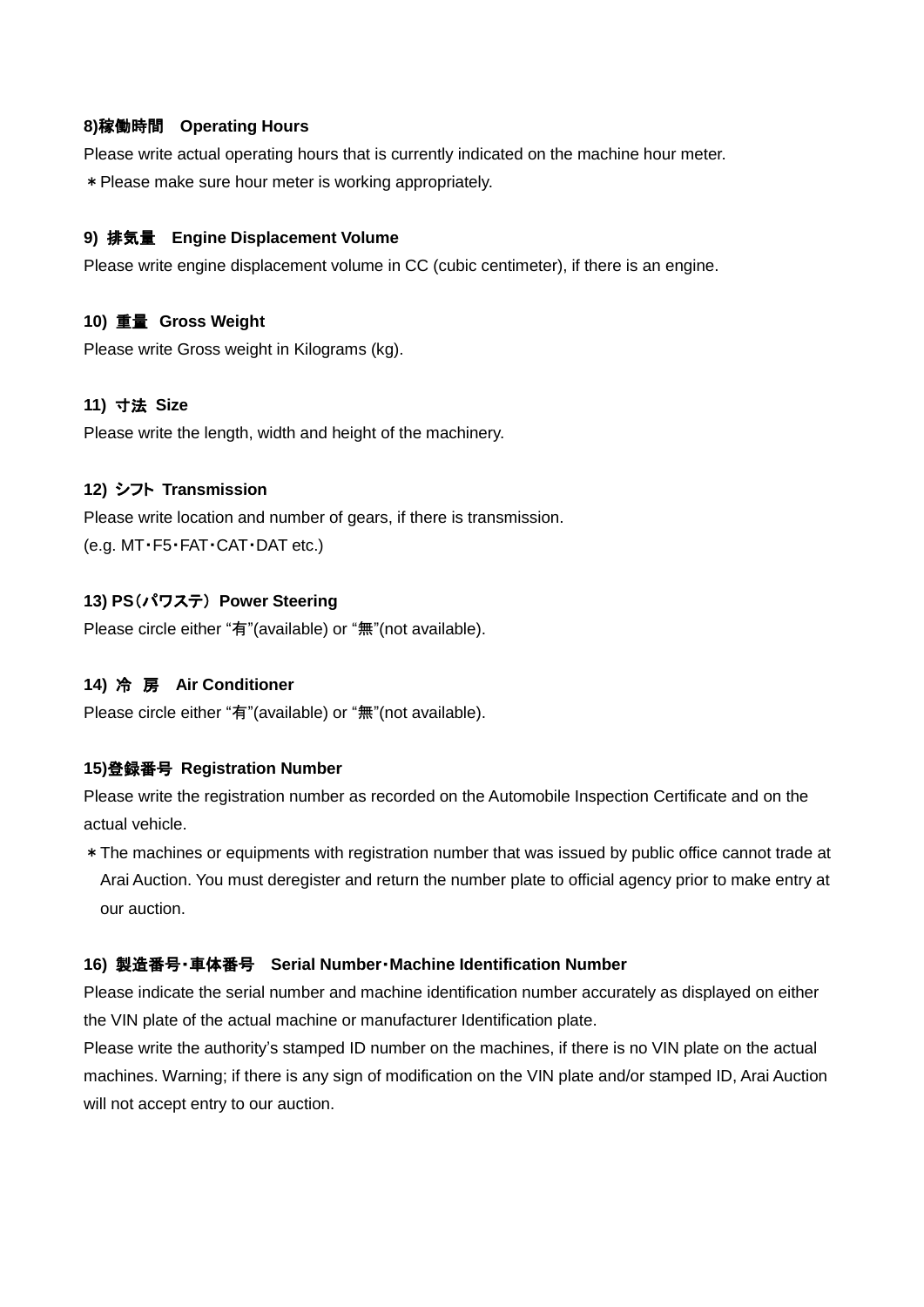## **17)** 最大荷重・最大揚高・定格出力・定格電圧・吊りトン数・マスト全高・馬力・定格電流・相数・段数

 **Maximum load**・**Maximum lift height**・**Rated output**・**Maximum Lifting ton capacity**・ **Mast height**・**Horsepower**・**Rated current**・**Phase**・**Number of Sections**

Please fill in the appropriate box.

#### **18)** 注意事項・不具合箇所 **Notes and Malfunction Disclosure**

Please write the item or the function which is not working appropriately and/or missing parts. \*It may cause arbitration if there is no indication.

#### **19)** セールスポイント **Sales Points**

Write any additional functional parts and accessories here. If there are parts associated with the accessory, make sure those parts are available. Please do not include any malfunctioning or broken items in this section. It may cause arbitration if these parts are missing.

#### **20)**スタート価格 **Starting Price**

Please write your starting bid price as it will be indicated on the auction stock list.

#### **21)** 希望価格 **Desired selling price**

Please write your desired selling price including auction conductor's selling price allowance of 30,000 yen.

#### **22) AA** 在庫価格 **AA-Zaiko(Buy Now)Price**

Please write AA-Zaiko price at the same price as your "売切り価格"(Urikiri-kakaku: the price that is OK to sell at or beyond) .

## **23)** 希望コーナー **Desired Exhibiting Category**

If you wish to exhibit your machinery in any particular category of our auction, please write it in the box. Auction will be authorized to make the final determination of which category your machinery will be exhibited in, regardless of your indication here.

#### **24)** 会員№・出品店名 **Member Number** ・ **Exhibitor's Company Name**

To avoid unnecessary trouble or confusion, please write this information accurately.